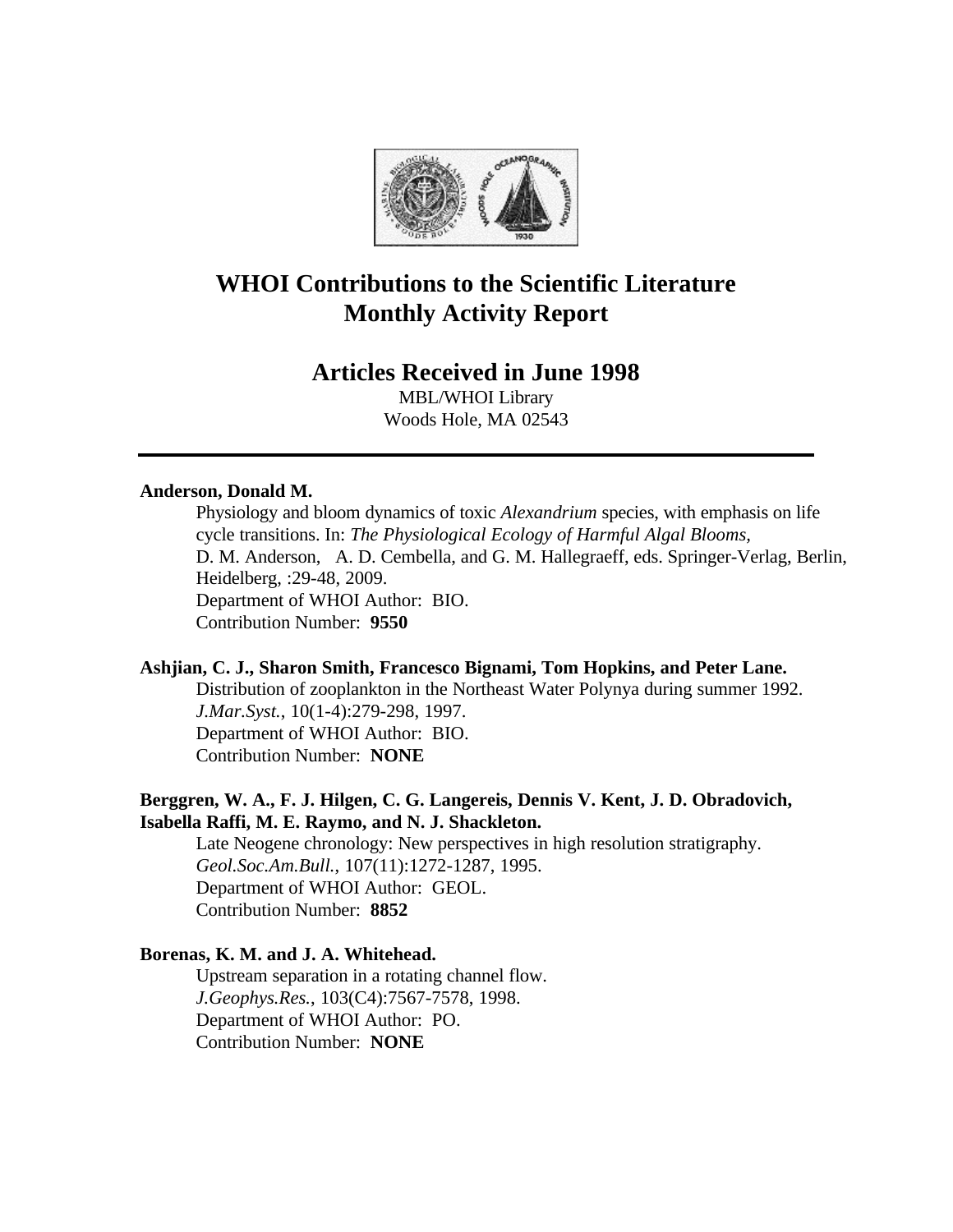#### **Bowen, M.F.**

Jason and the argonauts. *Unmanned Vehicles*, 1(3):18-21, 1996. Department of WHOI Author: AOPE. Contribution Number: **NONE**

## **Bowin, Carl.**

Mass anomalies of Earth, Venus, and Mars: Initial estimates. *IAG Symposia,Tokyo, Japan, September 30-October 5, 1996.* Jiro Segawa, Hiromi Fujimoto, eds. Springer Verlag, New York, 117:257-264, 1997. Department of WHOI Author: GEOL. Contribution Number: **9371**

#### **Brink, K. H.**

Comment on ''Direct atmospheric forcing of geostrophic eddies. Part II: Coherence *J.Phys.Oceanogr.*, :1003-1009, 1998. Department of WHOI Author: PO. Contribution Number: **NONE**

## **Brink, K. H.**

Chapter 28. Bibliography on the coastal ocean of northern North America and West Greenland coastal segment (25,P). In*: The Sea, Vol. 11*. Kenneth H. Brink and Allan R. Robinson, eds. John Wiley & Sons, Inc*.*, :823-833, 1998. Department of WHOI Author: PO. Contribution Number: **NONE**

## **Buesseler, Ken O.**

The decoupling of production and particulate export in surface ocean. *Glob.Biogeochem.Cycles*, 12(2):297-310, 1998. Department of WHOI Author: MCG. Contribution Number: **9546**

## **Collins, John A., James E. Broda, G. M. Purdy, Joel Gaspin, Tom Griffin, Carl Peletski, Len Lipton, and Bryan Baudler.**

Source signature measurements of underwater explosives at very high ambient pressures. *J.Acoust.Soc.Am.*, 103(6):3281-3289, 1998. Department of WHOI Author: GEOL. Contribution Number: **NONE**

## **Collins, Laurel S., Anthony G. Coates, William A. Berggren, Marie-Pierre Aubry, and Jijun Zhang.**

The Late Miocene Panama Isthmian Strait. *Geology*, 24(8):687-690, 1996. Department of WHOI Author: GEOL. Contribution Number: **9235**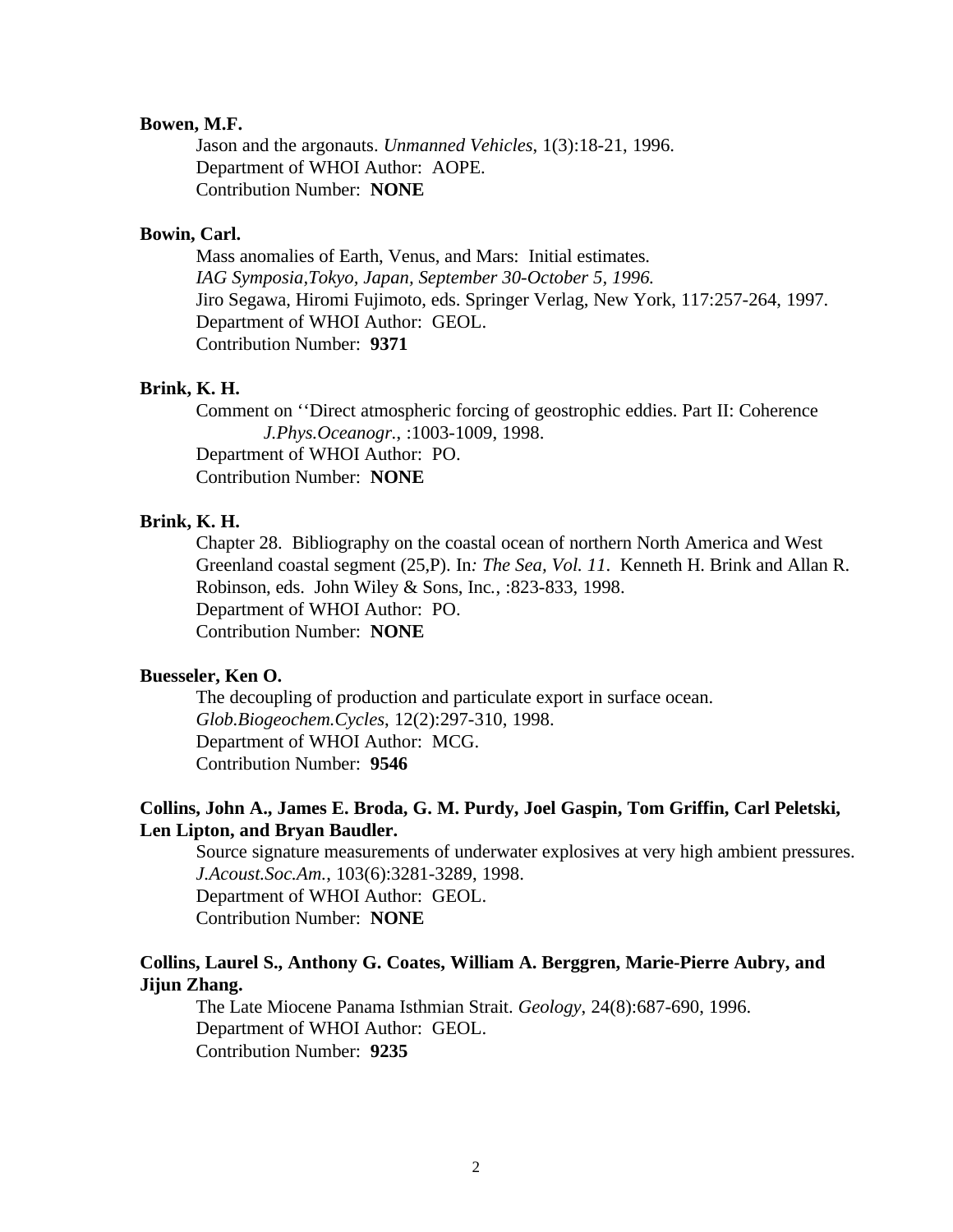#### **Elder, Kathryn L., Glenn A. Jones, and George Bolz.**

Distribution of otoliths in surficial sediments of the U.S. Atlantic continental shelf and slope and potential for reconstructing Holocene fish stocks. *Paleoceanography*, 11(3):359-367, 1996. Department of WHOI Author: GEOL. Contribution Number: **9180**

#### **Fong, Derek A., W. Rockwell Geyer, and Richard P. Signell.**

The wind-forced response on a buoyant coastal current: Observations of the western Gulf of Maine plume. *J. Mar.Syst.*, 12(1-4):69-81, 1997. Department of WHOI Author: PO, AOPE. Contribution Number: **9200**

## **Gregg, Tracy K. P., Daniel J. Fornari, Michael R. Perfit, Rachel M. Haymon, and Jonathan H. Fink.**

Rapid emplacement of a mid-ocean ridge lava flow on the East Pacific Rise at 9°46'-51'N. *Earth Planet.Sci.Lett.*, 144:E1-E7, 1996. Department of WHOI Author: GEOL. Contribution Number: **NONE**

#### **Gregg, Tracy K. P. and W. W. Chadwick.**

Submarine lava flow inflation: A model for the formation of lava pillars. *Geology*, 24(11):981-984, 1996. Department of WHOI Author: GEOL. Contribution Number: **9317**

#### **Gregg, Tracy K. P. and Jonathan H. Fink.**

Quantification of extraterrestrial lava flow effusion rates through laboratory simulations. *J.Geophys.Res.*, 101(E7):16891-16900, 1996. Department of WHOI Author: GEOL. Contribution Number: **NONE**

#### **Hart, Stanley R.**

Clams as recorders of ocean ridge volcanism and hydrothermal vent field activity. *Science*, 280:883-886, 1998. Department of WHOI Author: GEOL. Contribution Number: **NONE**

#### **Helfrich, K., T. M. Joyce, G. A. Cannon, S. A. Harrington, and D. J. Pashinski.**

Mean hydrographic and velocity sections near Pipe Organ vent at Juan de Fuca Ridge. *Geophys.Res.Lett.*, 25(10):1737-1740, 1998. Department of WHOI Author: PO. Contribution Number: **9640**